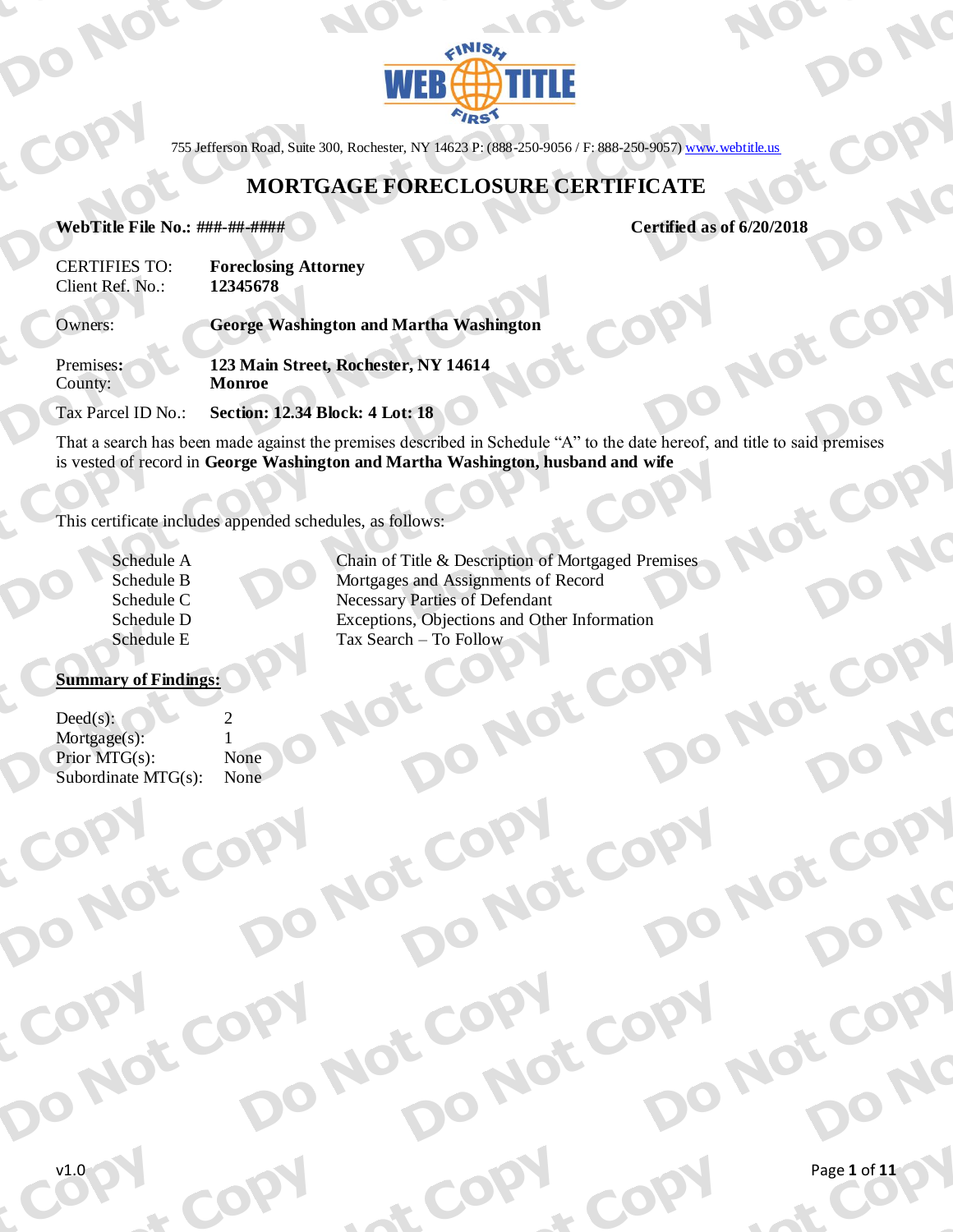**Client File No.: 12345678** 

NO

Jor

# **SCHEDULE A CHAIN OF TITLE INFORMATION**

## **Source Quitclaim Deed:**

**Tomorrowland Properties, LLC** Grantor:

George Washington and Martha Washington, husband and wife Grantee:

Dated: 12/3/1993 Recorded: 12/9/1993

Book: 1100 Page: 1432

This Company has utilized software available to us which uses a combination of Name(s), Social Security Number(s) and Parcel Address(es), and finds evidence that George Washington may have died on 12/03/2017.

This Company has utilized software available to us which uses a combination of Name(s), Social Security Number(s) and Parcel Address(es), and finds evidence Martha Washington aka Mary Washington may have died on 07/04/2016.

Jot

**IOT CO** 

JOT

Not

### **Prior Warranty Deed:**

Calvin W. Hobbes and John C. Garfield Grantor: Grantee: George Washington Recorded: 8/31/1999 7/26/1999 Dated: Book: 1956 Page: 1223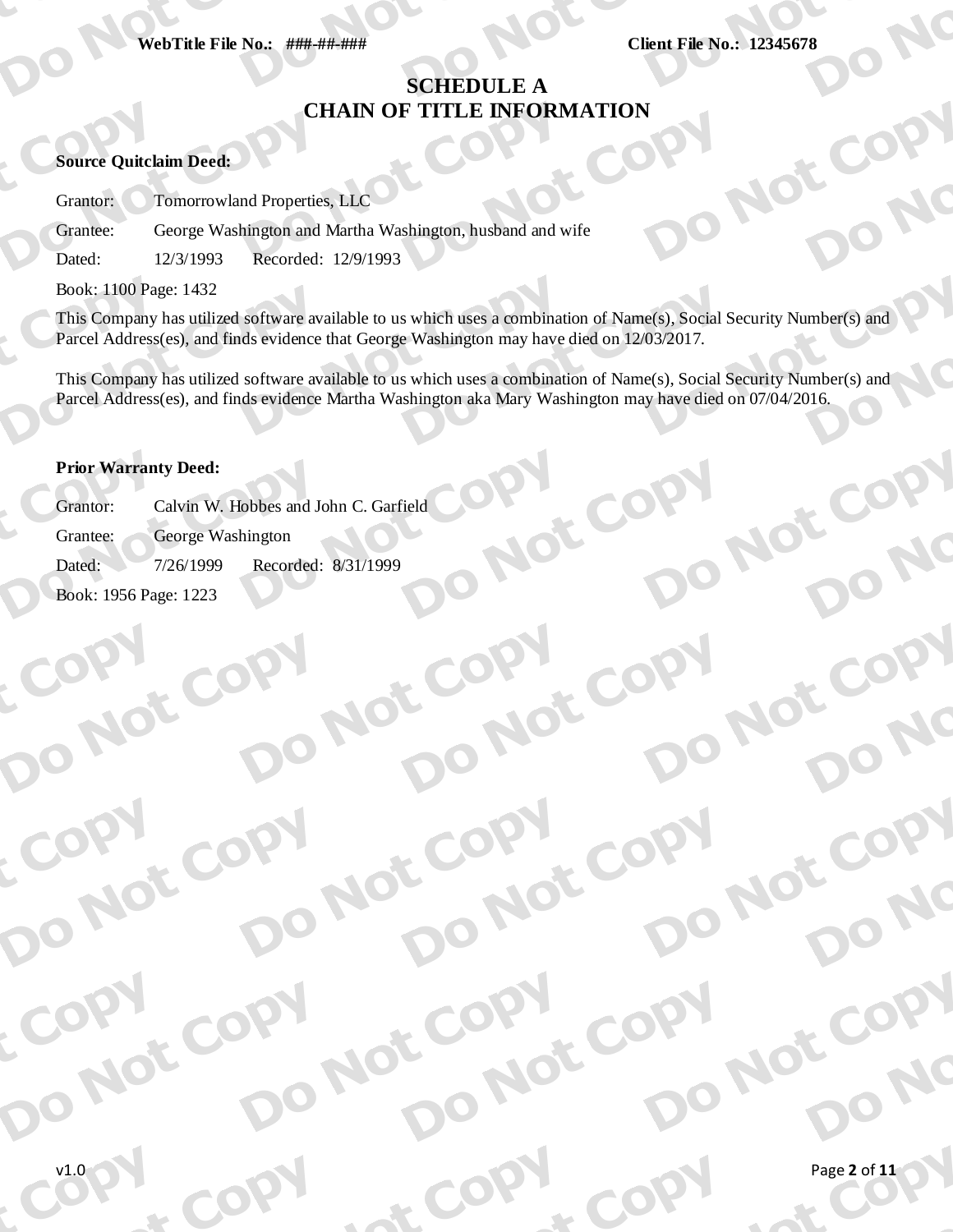**Client File No.: 12345678** 

JO NOT COPY

JO NOT COPY

JO NOT COPY

O

 $\overline{\mathbf{O}}$ 

CODV

**ONC** 

NC

Not Copy

Do NC

NC

# **SCHEDULE A DESCRIPTION OF MORTGAGED PREMISES**

ALL THAT TRACT OR PARCEL OF LAND, situate in the City of Rochester, County of Monroe and State of New York, being part of Lot No. 28, Township 12, Range 8 of the Generic Land Company's Survey and according to map filed in Monroe County Clerk's Office under Cover No. 305, is known as the east eighteen (18) feet of subdivision lot number sixty-five  $(65)$  and the west thirty-seven  $(37)$  feet of subdivision lot number sixty-six  $(66)$  in Block "E".

Premises: Tax Parcel ID No.:

NO

NOT COP

NOT COPY

NOT COPY

NOT COP

 $\mathbf{C}$ 

DO

D

DO

 $\mathcal{L}_{\mathcal{L}}$ 

DO

DO

COPY

COPY

LOON

1234 Main St, Rochester, NY 14614 COPY DO NOT COP Section: 12.34 Block: 4 Lot: 18

O

Not

Not CODY

JO NOT COPY

Not CODY

Not

 $\sim$ 

**OC** 

COPY

CODV

COP

JO NOT COPY

NOT COPY

Not COPY

NOT COP

Not

**O** 

COPY

COPY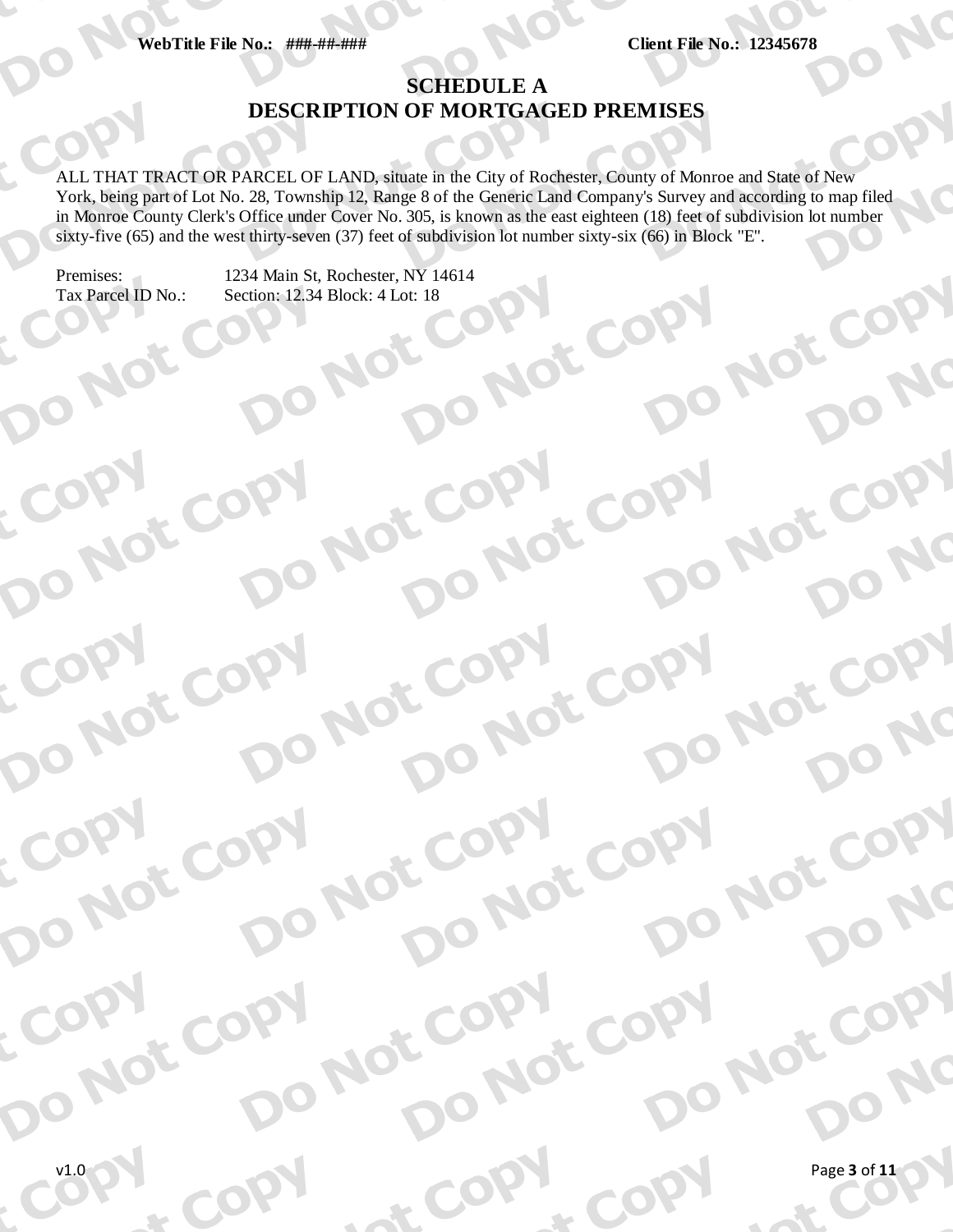**Client File No.: 12345678** 

**DO NOT** 

DO NOT

JO NOT COPY

JO NOT COPY

**JO NOt** 

NC

DO NC

CODV

Do NC

CODV

DO NC

JO NC

DO NC

CODV

10 AC

**R** 

# **SCHEDULE B** JO NOT COPY MORTGAGES AND ASSIGNMENTS OF RECORD

COPY

JO NOT COPY

JO NOT COPY

JO NOT

 $\sim$ 

NOT COP

DO NOT COPY

DO NOT COPY

DO NOT COP

L CODY

COPY

CODY

## **MORTGAGE TO BE FORECLOSED (1)**

George M. Washington and Martha T. Washington Mortgagor:

First Presidential Federal Credit Union Mortgagee:

Amount: \$45,000.00 **Purchase Money Mortgage: Yes** 

Dated: 8/31/1999 Maturity: 9/1/2029

 $8/31/1999$ Recorded:

Book: 12345 Page: 6789

## **ASSIGNMENT OF MORTGAGE (1)**

NOT COPY

DO NOT COPY

DO NOT COP

COPY

First Presidential Federal Credit Union, Assignor: Assignee: Bank of America, N.A. NOT COPY DO NOT COPY

 $9/13/2016$ Dated:

Recorded: 12/19/2016Book: 4321 Page: 6543

COPY

COPY

COPY

DO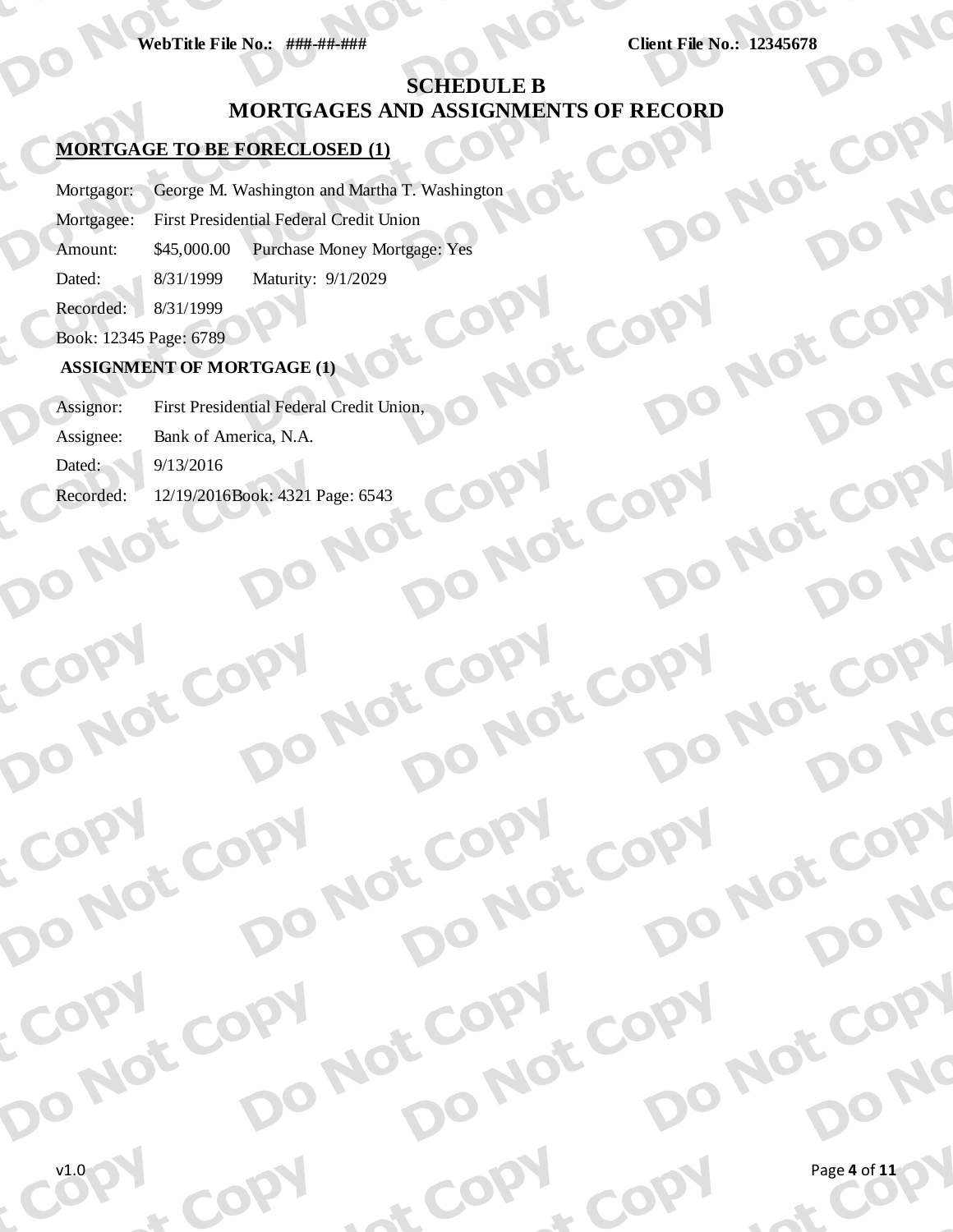# **SCHEDULE C** NECESSARY PARTIES DEFENDANT

This list of necessary parties defendant is made on the assumption that all parties are to be personally served in the proposed action. If any of the persons hereinafter named are deceased, their legal representatives and successors in interest should be made parties defendant after whose rights are subordinate to the mortgage to be foreclosed, such persons should also be made parties defendant after search has been amended. If any leases, mortgages or other liens are recorded prior to the period covered by this search, but which, by reason of subordination clauses contained therein or otherwise, are in fact subordinate to the lien of the mortgage to be foreclosed, all persons interested in said leases, mortgages or other liens should also be made parties defendant after search has been amended.

If the United States of America, State of New York, City of New York or any of its agencies, are made parties, the complaint must set forth the reason therefore in detail. (See R.P.A. and P.L. Sec 202 and 202A and 28 U.S.C.A. 2410.)

The addresses of parties herein given were obtained from the record and are not represented to be the present addresses of the parties.

Consideration should be given to the desirability of naming as defendants the obligor named in the bond or in any extension, assumption of guaranty agreement.

All occupants of the premises herein described should be made parties defendant.

The Company should be requested to continue searches to the date of filing Lis Pendens.

## PARTIES DEFENDANT

**George Washington and Martha Washington**  $\mathbf{1}$ 123 Main St, Rochester, NY 14614

## **Interest in Premises**

Record Owner(s) and original obligor under the Bond secured by the Mortgage recorded on 08/31/1999 in Book 12853 Page 2876 as assigned in Book 13794 Page 1025.

 $\overline{2}$ . **United Nations Bank** 

1000 United Nations Parkway, Washington, DC 12345

**Interest in Premises** 

Record Owner(s).

"JOHN DOE" AND "JANE DOE"

**Interest in Premises** 

Said names being fictitious, it being the intention of Plaintiff to designate any and all occupants, tenants, persons or corporations, if any, having or claiming an interest in or lien upon the premises being foreclosed herein.

Caption: George Washington; Martha Washington; "JOHN DOE" AND "JANE DOE" said names being fictitious, it being the intention of Plaintiff to designate any and all occupants of premises being foreclosed herein.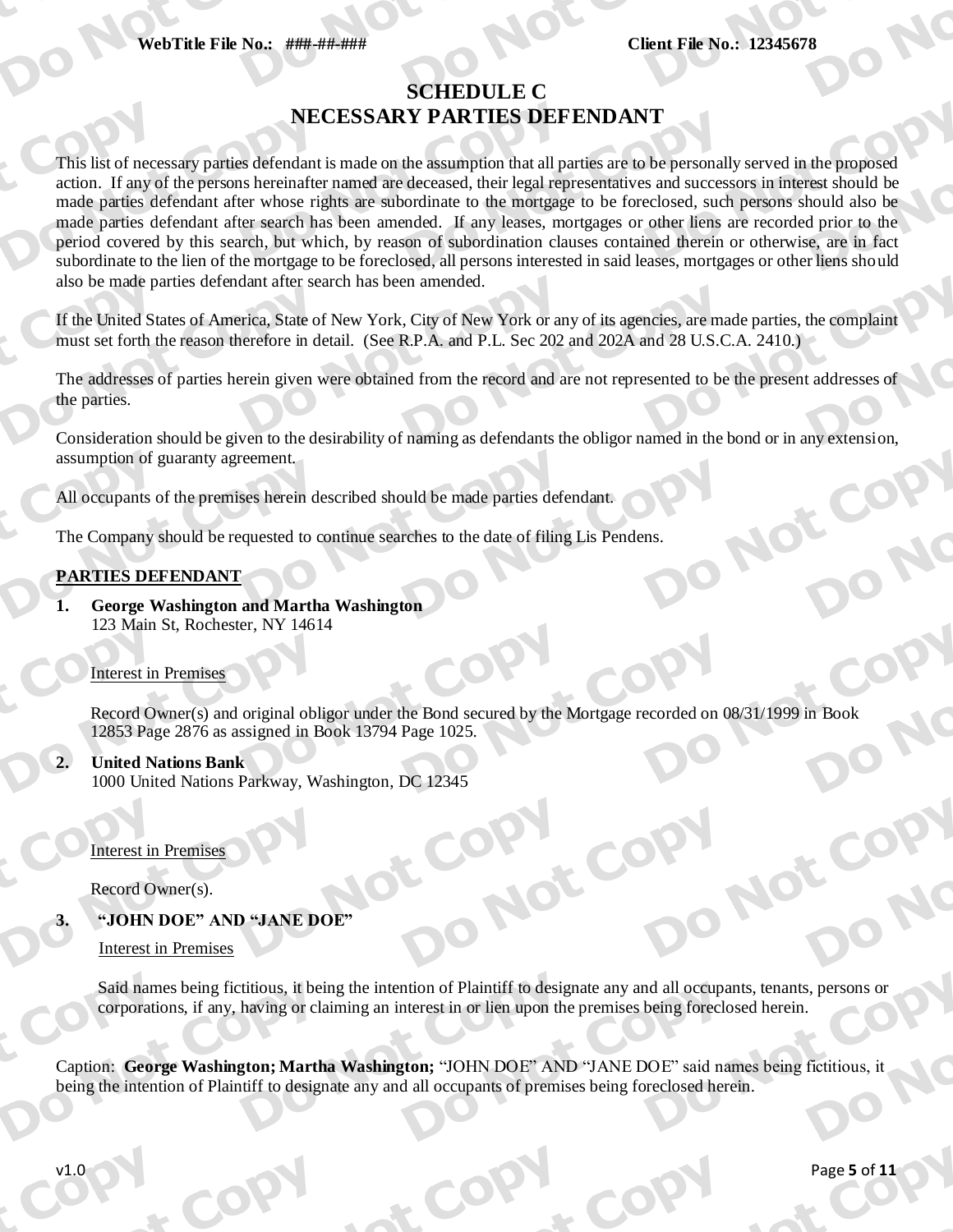**Client File No.: 12345678** 

# **SCHEDULE D**

# **EXCEPTIONS, OBJECTIONS AND OTHER INFORMATION**

- This report is issued for foreclosure purposes only. For fee insurance, if any, additional searches must be conducted  $\mathbf{1}$ and any questions arising there from, disposed of.
- Rights of tenants or persons in possession of the subject premises.  $2.$
- 3. Any state of facts that an accurate survey may show.
- Covenants, easements, reservations and restrictions of record, if any.  $\overline{4}$ .
- Subject to any state of facts an accurate and full municipal/departmental search would disclose. 5.
- This Company should be requested to continue its searches at every phase of the foreclosure proceedings. 6.
- 7. The pertinent sections of the Soldiers and Sailors Civil Relief Act must be conformed with.
- Note: Compliance with Real Property Actions and Proceedings Law Section 1320 ("Special summons requirement" 8. in private residence cases") is required if the property mortgaged contains not more than three units.
- Note: Compliance with Civil Practice Law and Rules Section 3215(g)(3) ("Default judgment") is required if a default 9. judgment is to be obtained in the foreclosure of a mortgage on residential property.
- Real Property Actions and Proceedings Law Section 1303 requires that a notice, captioned "Help for Homeowners in  $10<sup>2</sup>$ Foreclosure", containing required text, be delivered, in a mortgage foreclosure involving residential Real Property which is an owner-occupied one-to-four family dwelling, with the summons and complaint on colored paper that is a color other than that of the paper on which the summons and compliant are printed, and in a specified point type.
- Real Property Actions and Proceedings Law Section 1304 requires that a notice containing required text in a specified point type be mailed by registered or certified mail and by first class mail to the borrower, and if different, to the residence which is the subject of the mortgage, at least 90 days before legal action is commenced, when the mortgage secures a "high-cost home loan", as defined in Banking Law Section 6-1, or a subprime home loan or a non-traditional home loan, as those terms as defined in RPAPL Section 1304.
- 12. Real Property Actions and Proceedings Law Section 1302 requires that any complaint served in the foreclosure of a "high cost home loan" or a "subprime home loan" commenced on and after September 1, 2008 contain an affirmative allegation that at the time the proceeding is commenced, the plaintiff is the owner and holder of the subject mortgage and note, or has been delegated the authority to institute a mortgage foreclosure action by the owner and holder of the subject mortgage and note, and the plaintiff has complied with all of the provisions of Banking Law Section 595-A, and any rules and regulations promulgated thereunder, Banking Law Sections 6-1 of 6-m, and RPAPL Section 1304.
- If the mortgage being foreclosed secures a "home loan", as defined in Real Property Actions and Proceedings Law  $13.$ Section 1304, proof of compliance with the notice requirements of RPAPL Section 1304 may be required for a policy to issue without an exception for the failure to comply with said notice requirements.
- If the mortgage being foreclosed secures a "home loan", as defined in Real Property Actions and Proceedings Law  $14.$ Section 1303, proof of compliance with the notice requirements of RPAPL Section 1303 may be required for a policy to issue without an exception for the failure to comply with said notice requirements.
- $15<sup>7</sup>$ Proof of compliance with RPAPL 1306 is required.
- $16.$ If the mortgage to be foreclosed is a mortgage owned or securitized by Fannie Mae and MERS is the mortgagee of record, Fannie Mae requires an assignment into the servicer to be recorded prior to the commencement of the foreclosure action.
- Right of the United States of America to redeem the premises within one year (federal judgments/mortgages) or 120 17. days (federal tax liens) from the date of the sale in the foreclosure action.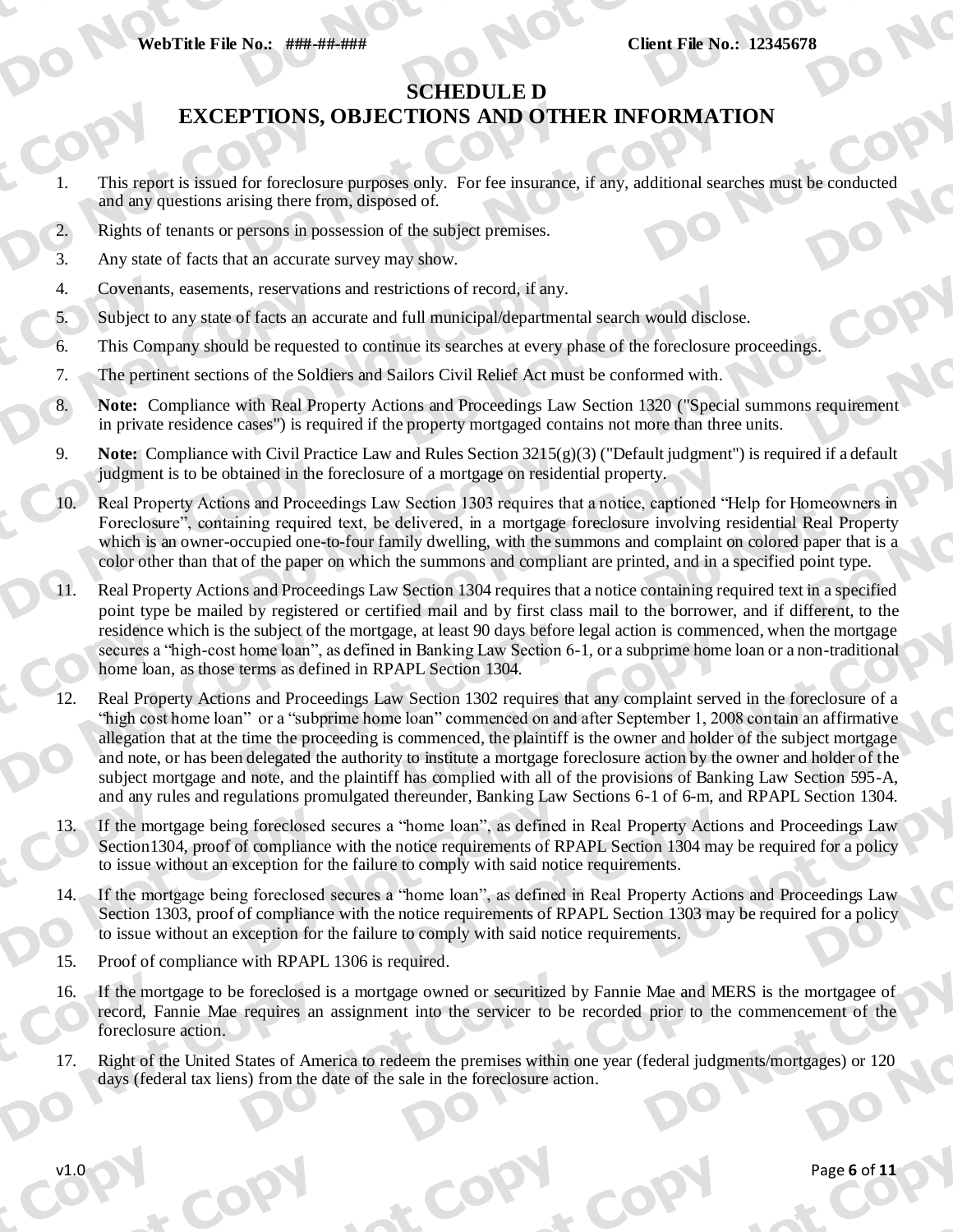#### **Client File No.: 12345678**

- 18. The assignment into the lender conducting the foreclosure action must be of record before the date on which the Court entered the judgment of foreclosure and sale.
- The assignment into the foreclosing lender must have been dated and acknowledged before the date on which the  $19.$ foreclosing lender filed its notice of pendency.
- If the mortgage to be foreclosed is currently held by Mortgage Electronic Registration Systems, Inc., an assignment 20. from MERS, Inc. into the current Plaintiff will be necessary.
- 21. For informational purposes:

If this company is asked to insure this property out of foreclosure, proof is required that an Affirmation by the attorney for the foreclosing lender has been filed in the action pursuant to Administrative Order A0/548/10 dated October 20, 2010 of the Chief Administrative Judge New York State's Courts.

- $22 -$ For Information Only, affecting properties in Manhattan, Bronx, Brooklyn, Queens and Staten Island: Local Law #4 of 2012, Administrative Code §27-2109.1, requires that the New York City, Department of Housing and Preservation be notified by the Plaintiff upon ANY of the following events: 1) commencement of a foreclosure action, 2) discontinuance of a foreclosure action, 3) issuance of the judgment of foreclosure and sale, or 4) when the property is sold. Said code applies to residential property only. Notice must be given within 15 days for all actions after  $6/15/2012$ , or within 30 days for actions between  $2/13/2010$  to  $6/15/2012$ . For further information, or notice requirements, please refer to the details of Administrative Code §27-2109.1, or call our office for a copy.
- KINGS COUNTY ONLY: Policy excepts the consequences of the failure to comply with the requirements of RPAPL 1303(1)(b). Real Property Actions and Proceedings Law Section  $1303(1)(b)$  requires that a notice, captioned "Notice" to Tenants in Buildings in Foreclosure", be delivered to said tenants if the premises includes one or more tenantsoccupied dwelling units.
- This Company has been provided with what is purported to be the correct social security number(s) of parties holding an interest in the subject premises certified herein, for clearance and certification purposes. If the social security number(s) provided is in fact inaccurate, this Company shall assume no liability for any loss associated with the use of said social security number(s) herein.
- 25. National Bankruptcy Search against George Washington, SS# xxx-xx-1234, reveals the following:

Bankruptcy proceedings filed on 02/20/2003 under Bankruptcy No. 1-02-34567-ABC, against George Washington, SS# xxx-xx-1234, and Martha Washington, SS# xxx-xx-4567 Chapter 13. Attorney of Record: Paul E. Piper. Discharged 07/14/2008 and terminated 08/21/2008.

26. Western District(s) of New York Bankruptcy Search against Martha Washington reveals the following:

Bankruptcy proceedings filed on 02/20/2003 under Bankruptcy No. 1-02-34567-ABC, against George Washington, SS# xxx-xx-1234, and Martha Washington fka Mary C. Washington, SS# xxx-xx-4567 Chapter 13. Attorney of Record: Paul M. Pochepan. Discharged 07/14/2008 and terminated 08/21/2008.

Surrogates Search against George Washington and Martha Washington reveals nothing found of record.

NOTE: This Company has utilized software available to us which uses a combination of Name(s), Social Security Number(s) and Parcel Address(es), and finds evidence that George Washington may have died on 12/03/2017 and Martha Washington may have died on 07/05/2016.

Notice of Pendency search has been conducted against the mortgage chain being foreclosed and reveals nothing found, 28. including any prior/expired and/or dismissed actions.

NOTE: Any other open Lis Pendens against the subject premises have also been set out herein.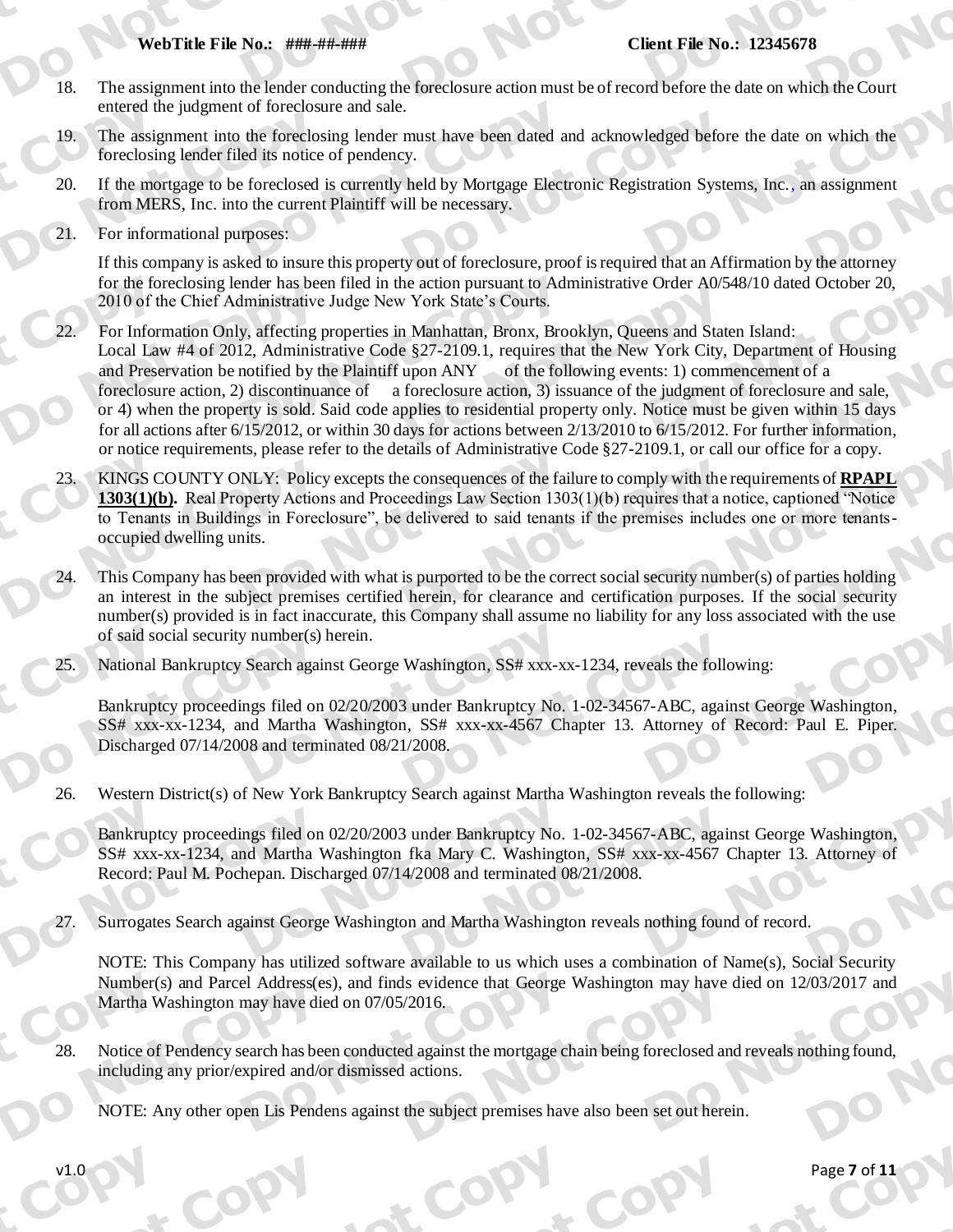DO

DO

COPY

COPY

COPY

COPY

DO NOT COPY

DO NOT COPY

DO NOT COPY

DO NOT COPY

DO NOT COPY

LCOON

ECOPY

DO NC

DONC

DO NC

DONC

DO NC

DO NOT COPY

DO NOT COPY

DO NOT COPY

DO NOT COPY

DO NOT COPY

 $\sim$ 

29. Martha Washington is also known as Mary Washington and should be served under both names.

DO NOT COPY

DO NOT COPY

DO NOT COPY

DO NOT COPY

DO NOT COPY

LACODY

 $Q_{\mathcal{L}}$ 

For questions regarding this Certificate, please contact (contact name here) /ST, (585) 123-4567 ext. 7890.

DO NOT

DO NOT COPY

DO NOT COPY

DO NOT COPY

DO NOT COPY

DO NOT COPY

LCOON

COPY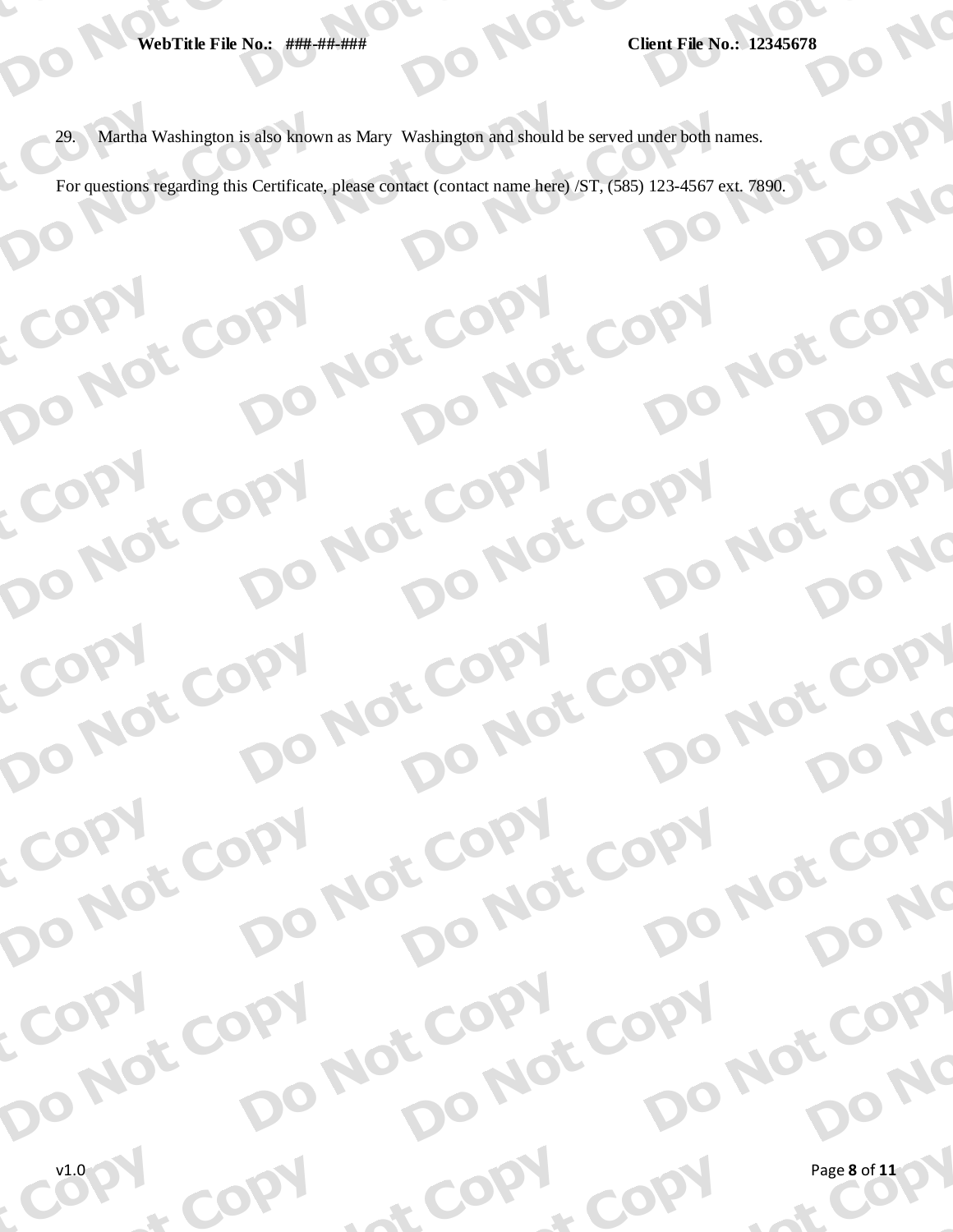

755 Jefferson Road, Suite 300, Rochester, NY 14623 P: (888-250-9056 / F: 888-250-9057) www.webtitle.us

A Corporation duly incorporated under the Laws of the State of New York, for a valuable consideration to it paid, does hereby certify to the record owners of an interest in or specific lien upon the premises hereinafter referred to or described, that upon examination of the Grantor and Mortgagor Indexes to the Records in the Office of the Clerk of the County in which subject premises is located, for Deeds of Conveyance, Wills, Powers of Attorney, and Revocations thereof, Mortgages, Indexes for General Assignments, Affidavits of Foreclosure, Assignments of Mortgages, Sheriff's Certificates of Sales, Homestead Exemptions, Lien Book of Welfare Commissioners, Miscellaneous Records, Orders Appointing Receivers, the Mortgage Book of Loan Commissioners of the United States Deposit Fund, Leases, Contracts, Notice of Pendency of Action, State Criminal Surety Bond Liens, Individual Surety Bond Lien Docket, Index of Incompetency, and Surrogate Indexes, against the names disclosed in Schedule D of this Foreclosure Certificate, during the record period of such ownership respectively from and including the date of the mortgage to be foreclosed herein, to the Certification Date herein.

And that it finds the items set forth in the foregoing Foreclosure Certificate, and nothing more, and that said items are correctly set forth, and that there is nothing more in said indexes which appears to affect the premises or any part thereof, described on Certification Page of this Foreclosure Certificate, and Schedule A Description of Mortgaged Premises herein (except liens or encumbrances correctly discharged of record).

And WebTitle Agency further Certifies that no Judgment appears upon the docket books to have been docketed during the last ten years, and no Collector's Bond filed and indexed during the last twenty years, and no Financing Statements affixed to Real Property indexed during the last five years, and no Federal Tax Lien filed during the last ten years and no Mechanic's Lien or Lien Bond filed and indexed during the last year, in said Clerk's Office, against any of the persons who appear from the foregoing Foreclosure Certificate, to have held any title to said premises during said periods, which is a lien on said premises, except as correctly set forth in said Foreclosure Certificate, including those taken from the records and files of the Office of the Surrogate Court, are correctly abstracted.

Searches have not been made for, and this Foreclosure Certificate does not cover, General Assignments, Order Appointing Receivers and Petitions in Bankruptcy against Judgment Creditors and Minor Lienors, Searches for Financing Statements under the Uniform Commercial Code have been made only in the office of the Recording Officer of the County in which the premises are situated, and in counties having a block index system only against the block in which the property is situated.

No inspection of premises, report on streets or searches for violations in Municipal or other governmental departments have been made; nor have searches been made for corporation franchise taxes or license fees, Federal and State inheritance, transfer or estate taxes. Upon request, the company will obtain a report from the State Tax Commission on corporation franchise taxes, license fees or state transfer or estate taxes upon payment of \$1.00 for each name, but no responsibility for the correctness of such reports will be assumed by this company.

This certificate is made for and accepted by the applicant upon the express understanding that:  $(1)$  it is to be used only for the foreclosure of the within described mortgage or for the taking of a deed in lieu of foreclosure and for no other purpose;  $(2)$  no policy of title insurance is to be issued; (3) if a deed in lieu of foreclosure is taken, the company shall not be liable should the deed be attacked by the grantor, his successors or creditors for inadequacy of consideration or as to the capacity of the record owner to execute such a deed or for any other reason: (4) the company shall not be liable for defects in title. liens, restrictive covenants or any other encumbrance existing or created prior to the date of the aforesaid mortgage to be foreclosed; (5) this certificate shall be null and void if the applicant, his attorney or agent makes any untrue statement with respect to any material fact or suppresses or fails to disclose any material fact or if any untrue answers are given to this company to material inquiries before the issuance of this certificate;  $(6)$ any damages hereunder are limited to \$1,000.00, which damages the party for whom this report has been prepared shall sustain by reason of the Company's failure to report a lien or matter junior to the mortgage to be foreclosed.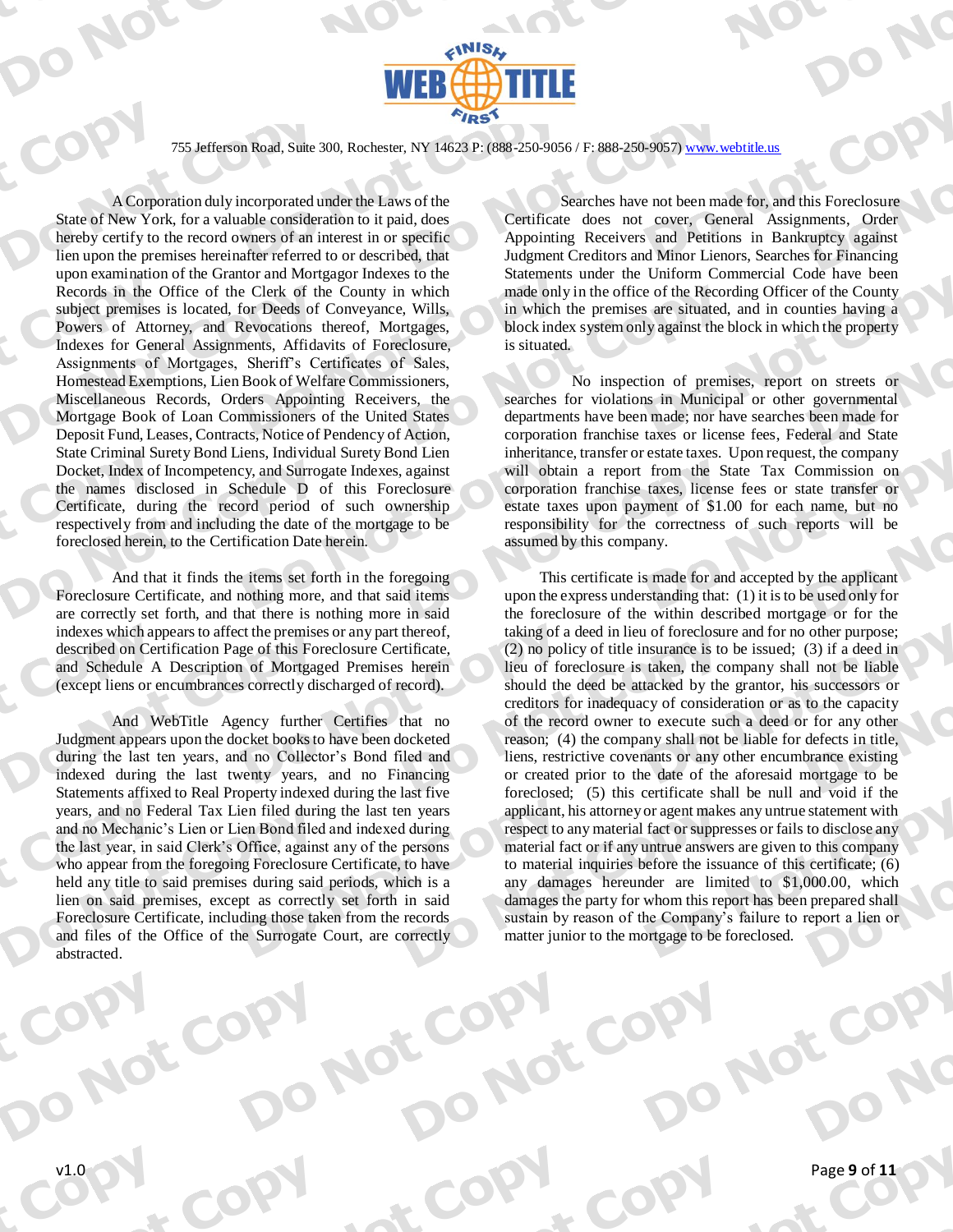

755 Jefferson Road . Suite 300 . Rochester, New York 14623 . P: (888-250-9056 / F: 888-250-9057) www.webtitle.us

# **Tax Search**

| Date:            | June 21, 2018                                                           |                          |  |
|------------------|-------------------------------------------------------------------------|--------------------------|--|
| Client Name:     | Client Name, LLP.                                                       |                          |  |
| Client No.:      | 12345678                                                                |                          |  |
| Assessed Owner:  | George and Martha Washington                                            |                          |  |
| Assessed Value:  | Land: \$375.00                                                          | Total: \$6,436.00        |  |
| Tax Address:     | 123 Main Street                                                         |                          |  |
| Town:            | Rochester                                                               | <b>SWIS Code: 123456</b> |  |
| County:          | Monroe                                                                  |                          |  |
| State:           | New York                                                                |                          |  |
|                  | Tax Account No. District: 0100 Section: 12.34 Block: 04.00 Lot: 018.000 |                          |  |
| School District: | Henrietta                                                               |                          |  |
| Class Code:      | 210 - Single Family Residence                                           |                          |  |
| Lot Size:        | .32 Acres                                                               |                          |  |

Notes:

- Subject to Future installments of special assessments for improvement, if any.
- New York Real Property Tax Law Section 302 and 520 may affect the real estate tax liability, if the premises described in Schedule "A" have a tax exemption.
- Subject to Unpaid Water and/or Sewer Charges, If Any.
	- Subject to Any State of Facts an accurate municipal/departmental search would disclose.

## - Tax Search Continued -

TAX SEARCH DOES NOT GUARANTEE AGAINST EXISTENCE OF SIDEWALK/CURB ASSESSMENTS WHICH ARE NOT REFLECTED IN REAL ESTATE TAX RECORDS AS OF SAID POSTING DATE. NO LIABILITY SHALL BE INCURRED FOR ERRONEOUS OR INACCURATE INFORMATION PROVIDED BY THE DEPARTMENT OF FINANCE, TREASURER, OR APPLICABLE MUNICIPAL TAXING AUTHORITY, INCLUDING BUT NOT LIMITED TO ERRORS DUE TO LOADING, KEY ENTRY, PROCESSING, DATA COMMUNICATION, HARDWARE AND SOFTWARE PROBLEMS, OR THE BACKDATING OF ANY INFORMATION. ILLOADING AND SOFTWARE PROBLEMS, OR THE BACKDATING OF ANY REFLECTED ON THE PUBLIC RECORDS. RECENT PAYMENTS REFLECTED MAY BE SUBJECT TO COLLECTION. TAX SEARCH DOES NOT COVER ANY PART OF THE STREETS ON WHICH THE PREMISES TO BE INSURED ABUT; NOR DOES IT COVER VAULT CHARGES AND ADDITIONAL CHARGES DUE TO BUILDING PURPOSE CHARGES FOR UNFIXED FRONTAGE. TAX EXEMPTIONS MAY BE RESTORED ON THE DATE OF CONVEYANCE OR UPON DEATH OF THE RECORD OWNER. PLEASE REQUEST THE SELLER OR BORROWER TO HAVE RECEIPTED BILLS AVAILABLE AT THE TIME OF CLOSING.